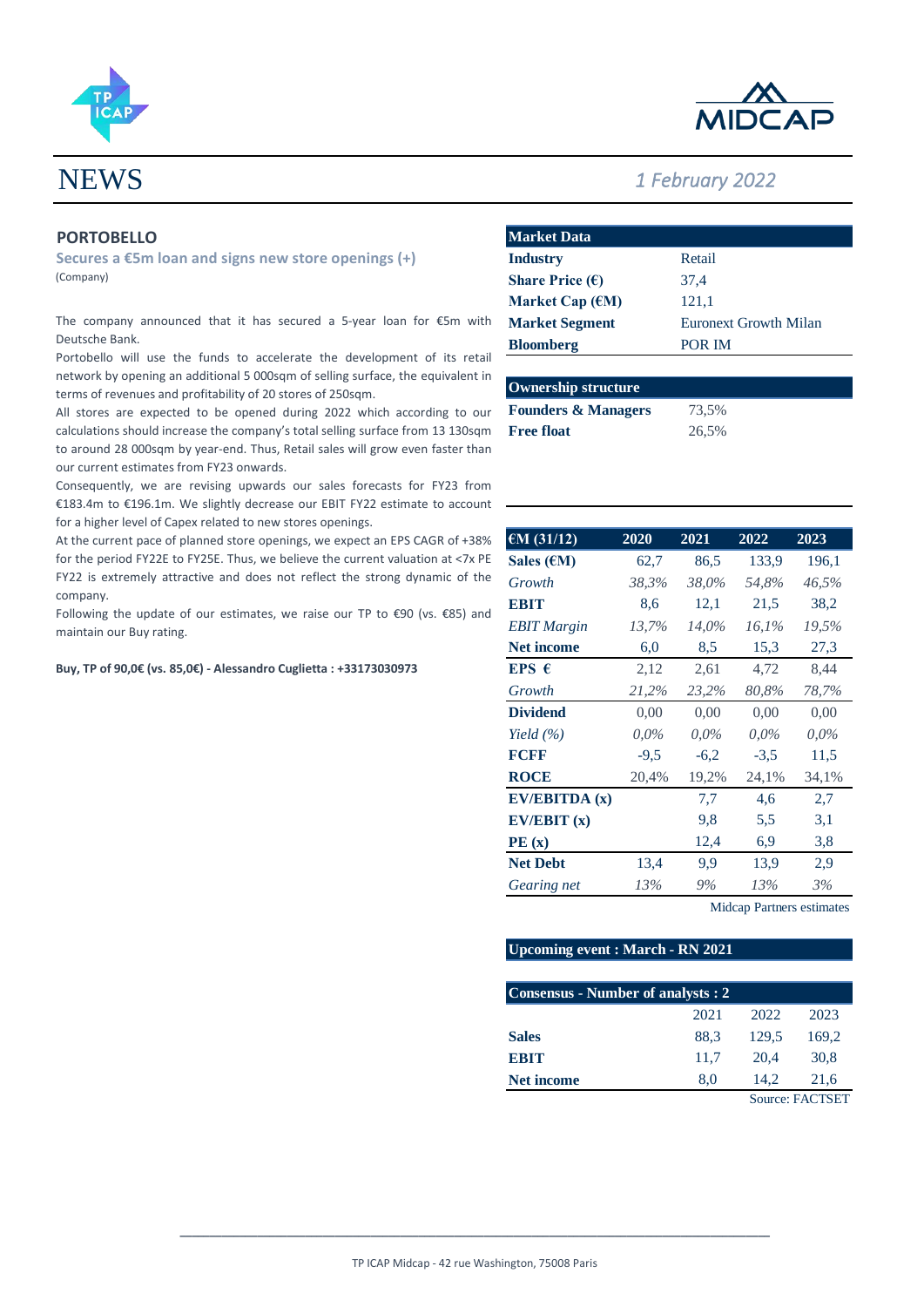#### **Analyst certifications**

This research report (the "Report") has been approved by Midcap, a business division of TP ICAP (Europe) SA ("Midcap"), an Investment Services Provider authorised and regulated by the Autorité de Contrôle Prudentiel et de Résolution ("ACPR"). By issuing this Report, each Midcap analyst and associate whose name appears within this Report hereby certifies that (i) the recommendations and opinions expressed in the Report accurately reflect the research analyst's and associate's personal views about any and all of the subject securities or issuers discussed herein and (ii) no part of the research analyst's or associate's compensation was, is or will be directly or indirectly related to the specific recommendations or views expressed by the research analyst or associate in the Report.

### **Methodology**

This Report may mention evaluation methods defined as follows:

1.DCF method: discounting of future cash flows generated by the company's operations. Cash flows are determined by the analyst's financial forecasts and models. The discount rate used corresponds to the weighted average cost of capital, which is defined as the weighted average cost of the company's debt and the theoretical cost of its equity as estimated by the analyst.

2.Comparable method: application of market valuation multiples or those observed in recent transactions. These multiples can be used as references and applied to the company's financial aggregates to deduce its valuation. The sample is selected by the analyst based on the characteristics of the company (size, growth, profitability, etc.). The analyst may also apply a premium/discount depending on his perception of the company's characteristics.

3.Assets and liabilities method: estimate of the value of equity capital based on revalued assets adjusted for the value of the debt.

4.Discounted dividend method: discounting of estimated future dividend flows. The discount rate used is generally the cost of capital.

5.Sum of the parts: this method consists of estimating the various activities of a company using the most appropriate valuation method for each of them, then realizing the sum of the parts.

#### **Conflict of Interests**

| <b>Company</b>    | <b>Conflict Type</b>                                                                               |  |
|-------------------|----------------------------------------------------------------------------------------------------|--|
| PHARMANUTRA       |                                                                                                    |  |
| <b>PORTOBELLO</b> | E.G                                                                                                |  |
|                   | A.Midcap or any related legal entity holds more than 5% of the total issued capital of the Issuer; |  |

B.The Issuer holds more than 5% of the total issued share capital of Midcap or any related legal entity;

C.Midcap, alone or together with other legal entities, is linked to the Issuer by other significant financial interests;

D.Midcap or any related legal entity is a market maker or liquidity provider with whom a liquidity agreement has been entered into in respect of the Issuer's financial instruments;

E.Midcap or any related legal entity has acted, over the last twelve months, as lead or co-lead in a public offer for financial instruments of the Issuer;

F.Midcap or any legal entity related to it is party to any other agreement with the Issuer relating to the provision of investment services in connection with the corporate activity;

G.Midcap and the Issuer have agreed to the provision by the former to the latter of a service for the production and distribution of the investment recommendation on the said Issuer;

#### **Distribution of Investment Ratings**

Midcap employs a rating system based on the following:

Buy: Expected to outperform the markets by 10% or more over a 6 to 12 months horizon.

Hold: expected performance between -10% and +10% compared to the market over a 6 to 12 months horizon.

Sell: Stock is expected underperform the markets by 10% or more over a 6 to 12 months horizon.

The history of ratings and target prices for the Issuers covered in this report are available on request at maketing@midcapp.com.

#### **General Disclaimer**

This Report is published for information purposes only and does not constitute a solicitation or an offer to buy or sell any of the securities mentioned herein. The information contained in this Report has been obtained from sources believed to be reliable, Midcap makes no representation as to its accuracy or completeness. The reference prices used in this Report are closing prices. All opinions expressed in this Report reflect our judgement at the date of the documents and are subject to change without notice. The securities discussed in this Report may not be suitable for all investors and are not intended to recommend specific securities, financial instruments, or strategies to particular clients. Investors should make their own investment decisions based on their financial situation and investment objectives. The value of the income from your investment may vary due to changes in interest rates, changes in the financial and operating conditions of companies and other factors. Investors should be aware that the market price of the securities discussed in this Report may be volatile. Due to the risk and volatility of the industry, the company, and the market in general, at the current price of the securities, our investment rating may not correspond to the stated price target. Additional information regarding the securities mentioned in this Report is available on request.

This Report is not intended for distribution or use by any entity who is a citizen or resident of, or an entity located in any locality, territory, state, country, or other jurisdiction where such distribution, publication, availability, or use would be contrary to or limited by law or regulation. Entity or entities in possession of this Report must inform themselves about and comply with any such restrictions, including MIFID II. Midcap has adopted effective administrative and organizational arrangements, including "information barriers", to prevent and avoid conflicts of interest regarding investment recommendations. The remuneration of financial analysts who participate in the preparation of the recommendation is not linked to the corporate finance activity.

#### **Notice to US Investors:**

This Report was prepared, approved, published, and distributed by Midcap, a business division of TP ICAP (Europe) SA ("Midcap"), a company located outside of the United States. This Report is intended for distribution only to major U.S. institutional investors (as defined in Rule 15a-6 under the U.S. Securities Exchange Act of 1934 (the "Exchange Act")) pursuant to the exemption in Rule 15a-6 and any transaction effected by a U.S. customer in the securities described in this Report must be affected through Louis Capital Markets, LLC ("LCM") and not with or through Midcap. Midcap is not registered as a broker-dealer under the Exchange Act. Midcap is not a member of the Financial Industry Regulatory Authority, Inc. ("FINRA"), SIPC, or any other U.S. self-regulatory organization.

Midcap is the employer of the research analyst(s) responsible for this Report. The research analysts preparing this Report are residents outside the United States and are not associated with LCM or any US regulated broker-dealer. The analyst(s) is/are not subject to supervision by a US broker-dealer and are not required to satisfy the

Analyst Certification. Each of the analysts identified in this Report certifies, with respect to the companies or securities that the individual analyses, that (1) the views expressed in this Report reflect his or her entity's views about all of the subject companies and securities and such recommendations were elaborated independently; and (2) no part of his or her compensation was, is or will be directly or indirectly dependent on the specific recommendations or views expressed in this Report. This material was produced solely for information purposes and for the use of the recipient. This Report does not constitute an offer of, or an invitation to buy or sell any security.

The information contained herein has been obtained from published information and other sources which are considered to be reliable. The companies noted herein accept no liability or responsibility whatsoever for the accuracy or completeness of any such information. All estimates, expressions of opinion and other subjective